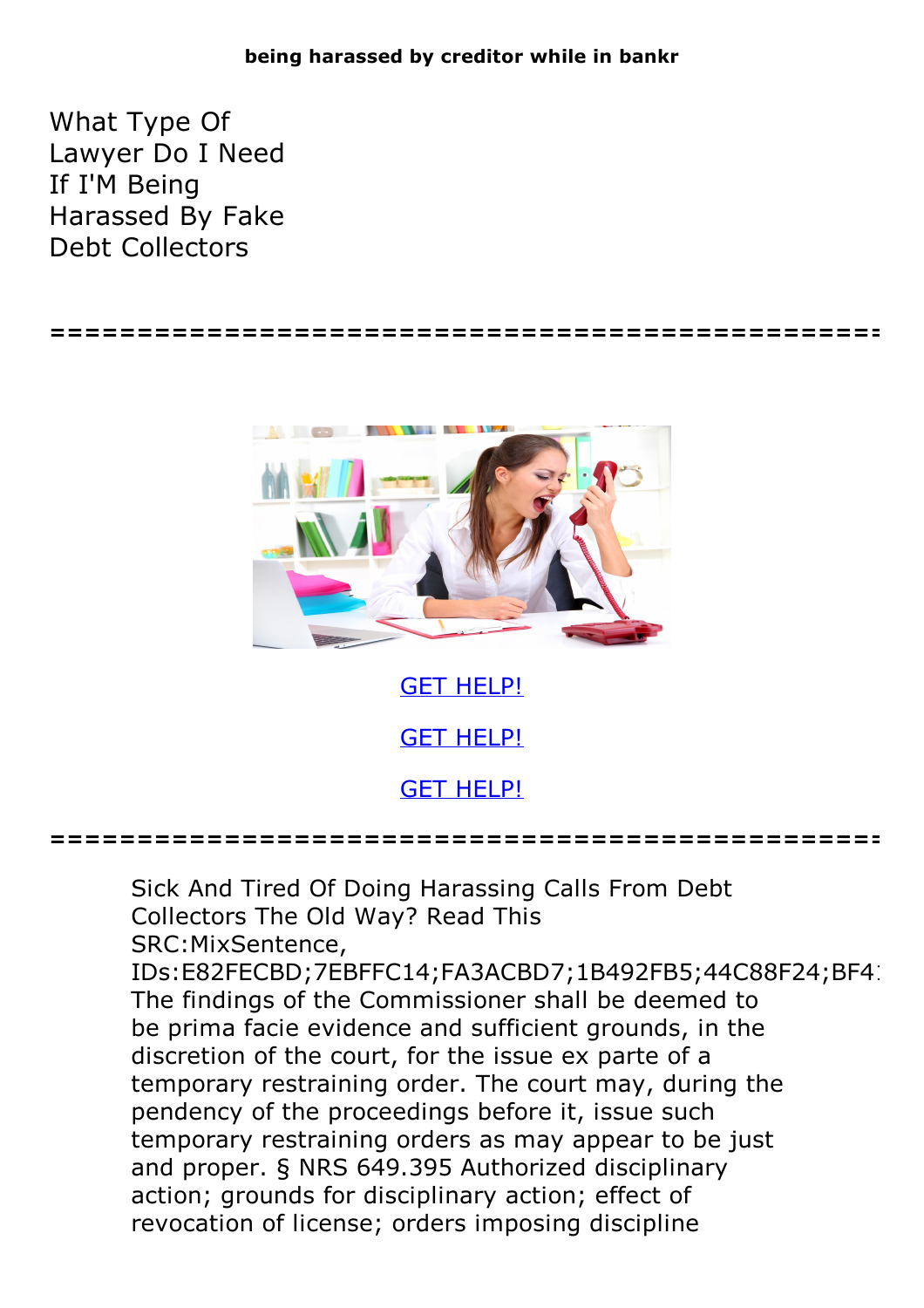deemed public records. 4. An order that imposes discipline and the findings of fact and conclusions of law supporting that order are public records. In any such proceedings the Commissioner may apply for and on due showing is entitled to have issued the court's subpoena requiring forthwith the appearance of any defendant and his employees and the production of such documents, books and records as appear necessary for the hearing of the petition, to testify and give evidence concerning the acts or conduct or things complained of in the application for an injunction. 5. Harass <sup>a</sup> debtor's employer in collecting or attempting to collect a claim, nor engage in any conduct that constitutes harassment as defined by regulations adopted by the Commissioner. 6. Advertise for sale or threaten to advertise for sale any claim as a means to enforce payment of the claim, unless acting under court order. Schister appears to claim that the alleged credit account is valid; however, once again no specific account is identified and no specific credit terms or terms of default have ever been alleged or identified either in the pleading or the exhibits. As far as the disputes go, the collection agency doesn't have to report the dispute to the credit bureau. Debt collectors may report the debt to credit reporting companies. However, they can - and typically do report the unpaid debt to credit reporting agencies. Dealing with collection agencies frustrates <sup>a</sup> lot of Americans. Old debt will likely affect your credit reports for seven years after it was first marked delinquent, and debt collection agencies are legally allowed to sue you until the statute of limitations runs out - typically three to six years, depending on where you live. If a debt collection organization is contacting you with the intent to intimidate, infuriate, or threaten you, they have stepped out of the confines of ethical debt collection.<br>One common consumer complaint is that a debt

collector is contacting a consumer's place of work, family, or friends, in an attempt to collect a debt. The FDCPA only applies to "debt collectors," and the proscribed action or communication must be made as part of an attempt to collect a debt. § 1692, was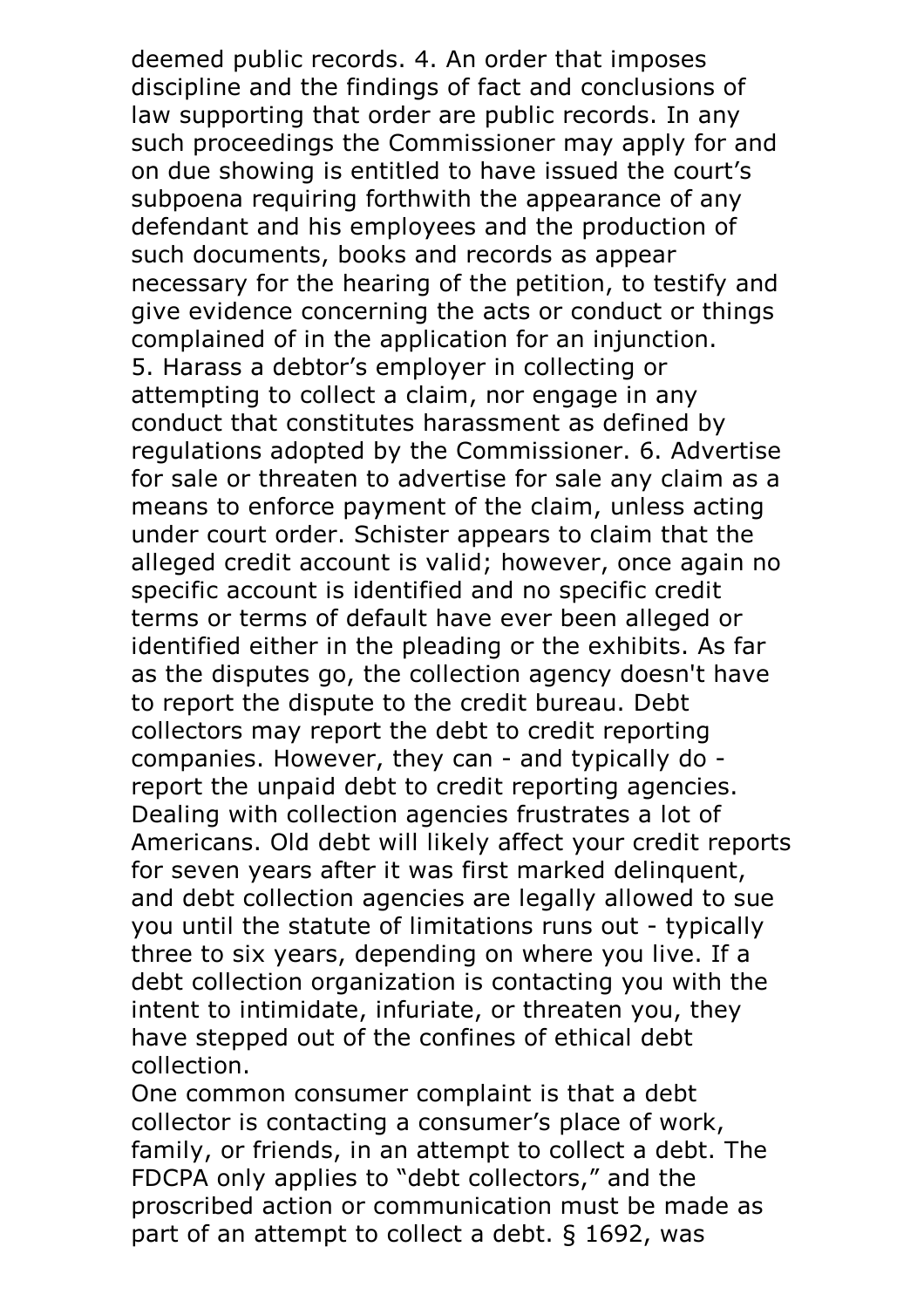created to "eliminate abusive debt collection practices" utilized by those seeking to recover consumer debts. Question: Does the Emergency Act apply to <sup>a</sup> consumer who has obtained a legal judgment against a business and is seeking to enforce it? A debt collector could get in trouble if it doesn't explicitly label any entity as a creditor, or if the identified name is not registered as a legal business name. This section does not prohibit the conjunctive operation of a business of commercial debt adjustment with a collection agency if the business deals exclusively with the collection of commercial debt.<br>The Fair Debt Collection Practices Act ("FDCPA" or

"Act"), codified in 1978 at 15 U.S.C. Congress passed the Fair Debt Collection Practices Act (FDCPA) in 1977 following a wave of reports of perceived abuse in the consumer debt collection industry. You can file a complaint against a debt collector with the Consumer Financial Protection Bureau (CFPB). The threshold question in any FDCPA case is; was the defendant acting as a debt collector. If you unintentionally fail to list an unsecured debt in a no-asset Chapter 7 case in this district, the debt is still discharged. The Fair Debt Collection Practices Act of 1996 can be read in length at the Federal Trade Commission's Website here. As many consumers in the Oak Park area know, the Fair Debt Collection Practices Act (FDCPA) is designed to protect debtors against unfair, abusive, and fraudulent debt collection practices. The Fair Debt Collection Practices Act (FDCPA) prohibits debt collectors from using abusive, unfair, or deceptive practices to collect from debtors.

The way to Lose Money With Debt Collectors Using Fake Summons SRC:MixSentence,

IDs:87100288;352DB5BB;86298533;94017EE9;62ED0D4B;E418 All in all, whether it is via a debt consolidation loan or with a debt consolidation plan, you should consider consolidating your debts. After all, proving that a collector has violated your rights is the biggest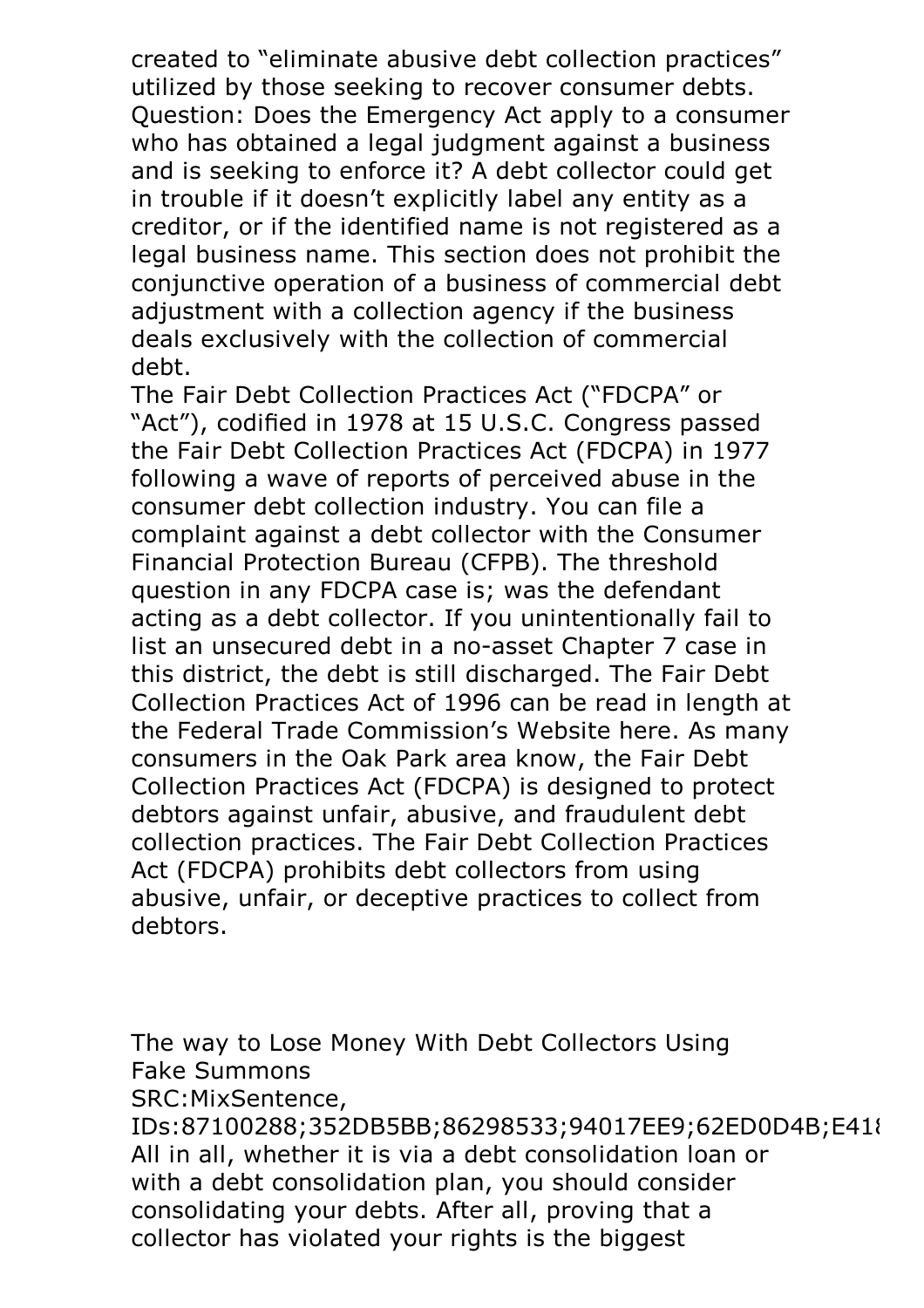challenge. If you are not the executor or administrator, you may wish to tell the debt collector who the executor is. Citizens Advice Bureau (CAB) provides extensive help with debt and should help you stop debt collectors contacting you if you are able to show you are seeking help and are trying to repay your debts. This includes attorneys who collect debts on <sup>a</sup> regular basis. Attorneys can do much more including filing a lawsuit against you, obtaining a judgment, and then garnishing your wages. Stop, or prevent creditors from taking your property or wages. If a creditor wins judgment against you, it can be to garnish wages and can prevent you from owning or purchasing real estate. And remember, if one of our creditor harassment attorney represents your case, those fees will be covered in the settlement. If the entry is listed as a "collection" or it's simply listed as "delinquent," you're more than likely going to have to deal with Capital One as the debt collector. The debt collector received directly from the consumer

prior consent to use the telephone number to communicate with the consumer about the debt by text message and the consumer has not withdrawn consent and within 60 days either (1) obtained prior consent or renewed consent from the consumer or (2) confirmed that the telephone number has not been reassigned from the consumer to another user since the date of the consumer's most recent consent to use that telephone number to communicate about the debt by text. Consumer debt collection involves collection activities between a business, which is the creditor, and a consumer, who is the debtor. During these third party contacts, debt collectors and creditors may not reveal that you owe any debt. Under U.S. bankruptcy law, petitioning for a Chapter 7, Chapter 11 or Chapter 13 bankruptcy means that creditors must immediately stop all of their collection efforts. However, it might seem as though a few of your creditors didn't get the notice. However, should that not work, there are other more powerful people you can complain to. In many areas of the country you can also revoke consent verbally over the phone, but even so, that is much harder to prove.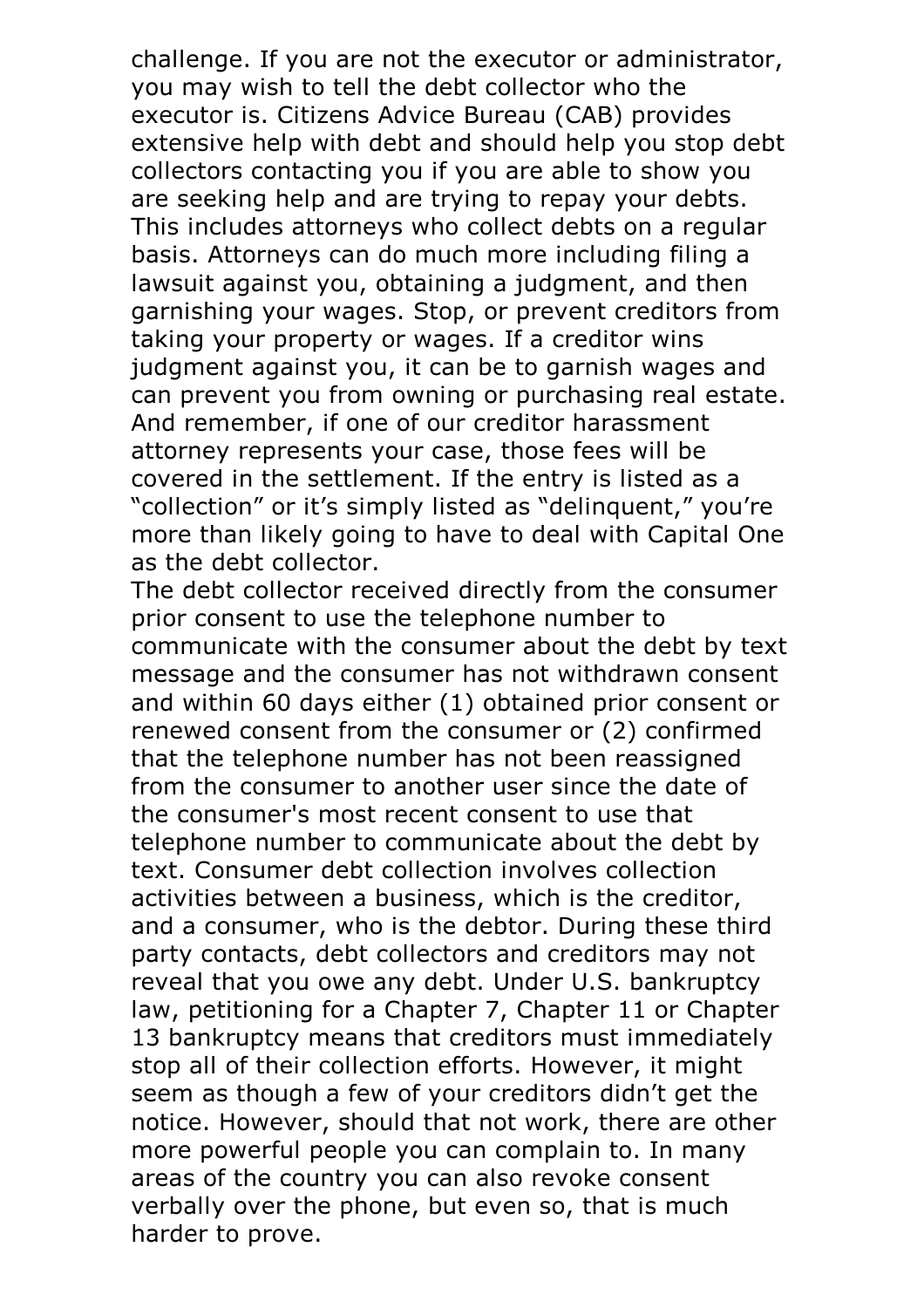You can't go to jail over a debt. Procrastinate taking action on this bill for another 6 months, and the debt will fall off your credit report. Among other things, those tools may include taking assets that you own and garnishing your wages, if wage garnishment is legal in your state. Everyone is entitled to their day in court, no matter how open and shut the case may appear. The last wasn't always the case. A creditor harassment lawyer at Debt Advisors will determine whether or not you may have a case. The best advice is to avoid debt collectors altogether. Debt collectors also can't threaten to put you in jail. As stated by Bank Negara Malaysia, banks are allowed to hire the service of debt collecting agencies, subject to stringent conditions that the banks ensure the appointed debt collecting agents adopt good practices. Collecting evidence will help you prove your point and give you more support. Court costs, including attorney fees, will be covered in the settlement. We help determine when to sue <sup>a</sup> creditor, as well as what kind of resolve or monetary settlement a lawsuit may bring. Find out more about Debt Settlement. In some cases, the debt is uncollectible or, in other words, it has passed the statute of limitations. That is harassing you over the phone until the debt is paid. If you ask for a quote over the phone, ask the agent to email you the quote. Delinquent debts accounts are bought and sold and resold so your old account might end up in the hands of a dozen different debt collectors over the course of several years. This is a legal agreement made between a person unable to pay their debts and their creditors, which allows the debts to be paid off over a stated period of time. Companies buy this uncollectible debt en masse for pennies on the dollar and then harass people into paying on debts that are no longer collectible. 4. Does the letter contain all the disclosures required of a debt collection letter? Remember, if you decide to hire Debt Advisors to sue the collection agency, there are no upfront fees to worry about. You should always tell the debt collector to send you a written letter to the address they have on file, but never offer your address, as they should already have it.